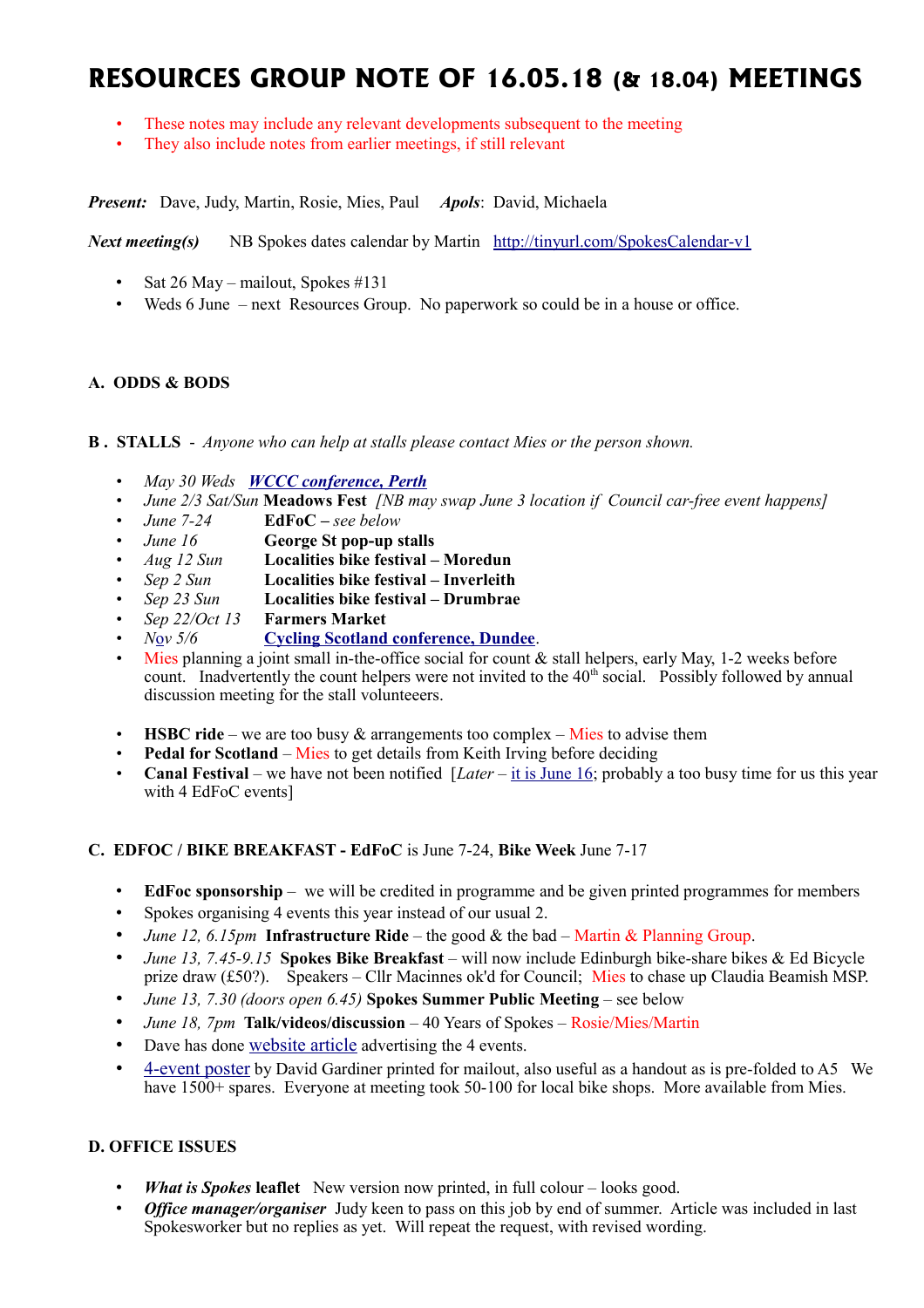# **E. SPOKES PUBLIC MEETINGS** [twitter hashtag #SpokesMtg]

- **Summer meeting – [City Centre Transformation](http://www.spokes.org.uk/2017/11/transforming-picardy-leith-st-and-the-city-centre/)** Weds 13 June, Augustine United Martin organising.
	- Daisy Narayanan Edinburgh City Council, Transformation, Lead Officer
	- Prof David Begg Glasgow Connectivity Commission, Leader
	- Cllr Adam McVey, to respond to the above and be on the panel
	- QA chairing Kirsty Lewin
	- Martin to check with usual helpers & facebook live streaming
- **Possible Autumn topic** '**Widening Cycling**'? i.e. **cycling for all ages, abilities and backgrounds***.*
	- e.g.speakers from some of... Ageing Well, a school (a  $6<sup>th</sup>$  year?), ABC (all-abilities), Bike for Refugees, Toddlers (Bike Stn project?), Woodland Women (??- Mies knows). Would also be useful to have a relevant senior councillor who might take follow-up action or spread info in the Council.
	- Hopefully we would also have a **Bulletin centre page supplement** on this subject Martin discussing with [ELREC,](http://www.elrec.org.uk/) Edinburgh & Lothians Regional Equality Council. Also will need to decide who funds the supplement - ELREC or ourselves – if not ELREC we could possibly use the Thins' grant.

## **F. SPOKES MAPS** [apols – various Dave actions here postponed due to campaigning priorities]

- **Map edition dates** There is a wish to have this on the website. Dave to do.
- **Edinburgh** (2016) Future big problems about what base map to use. Joe said Ed Uni social history map (MESH) may be an option – Joe has contacted David Langworth of maps group. Also, former spokes member Nick McWilliam, OpenStreets specialist, keen to discuss if that can be used as base.
- **East Lothian** (2017) on Polyart paper, cover price 6.95.
- **West Lothian** (2012) Surveying now being organised by Eric Ingram & Anne Douglas; Tim doing the technical side (possibly also help from David G). Printed map expected late June.
- **Midlothian** (2015) Stock and age both ok.
- **Glasgow 3rd edition** (2016) developed by Spokes & Go-Bike, 12500 copies paid for by council, free (on ordinary paper) from Glasgow Council, but now exhausted. Updated reprint is possible but would need organiser/producer/promoter to work with Glasgow - no cartography skills needed, some pay possible. Ian liaised in 2017 with Glasgow Council cycle officer Colin Little – they would probably support this if we initiated it.
- **Shops sales initiative** Paul had suggested we write to all bike shops with free sample map and order form. Maps group agreed. Dave to liaise with Peter to arrange letter and which shops.
- **Surplus maps 1. Edin**: Mies organised distribution to schools etc, still 100 or so left. **2. E.Lothian** ~100 spares of old edition. Dave to tweet to schools as in Midlothian; Judy will be distribution contact for both maps. Would be useful to keep a note of what they will be used for.
- **Maps history**. Now have archive copies at least one of all Edinburgh and Lothians maps. Martin scanned all covers. Ian and Tim producing documents on map history, Dave to add pictures then go to website.

## **G. COMPETITIONS**

- **2017 'Low Cost Improvement'** Replies so far from all Councils except Edinburgh (with some take-up of ideas) but Chas Booth motion instructs Edinburgh Council to consider list, and they have most entries.
- **2018 'My Cycling Transformation'**  *What made the biggest positive difference to your cycling life in the last few years?* Would cover any kind of change, infrastructure, equipment, advice, example, etc. ◦ Prizes as below. *Very important...*
	- We need confirmation of the prize in writing or by email
		- The comp will not be judged until late Sept, so the prize must be valid at least until end 2018.
	- Dave ScotRail; EdFoC (urban arrow day hire); Laidback (recumbent tour)
	- Judy Sustrans maps; Boardwalk cafe
	- Mies Bike Coop voucher; Camera Obscura [2 fam ticket prizes]; Kalpna voucher
	- Rosie Filmhouse
	- David Harts Cyclery [1 week e-bike hire]; Grease Monkey [2 Norm services].

Judy/Mies/Rosie – do we have written or email confirmation of all your prizes?? [some are in office, sorry I can't remember which when typing this, apart from Kalpna].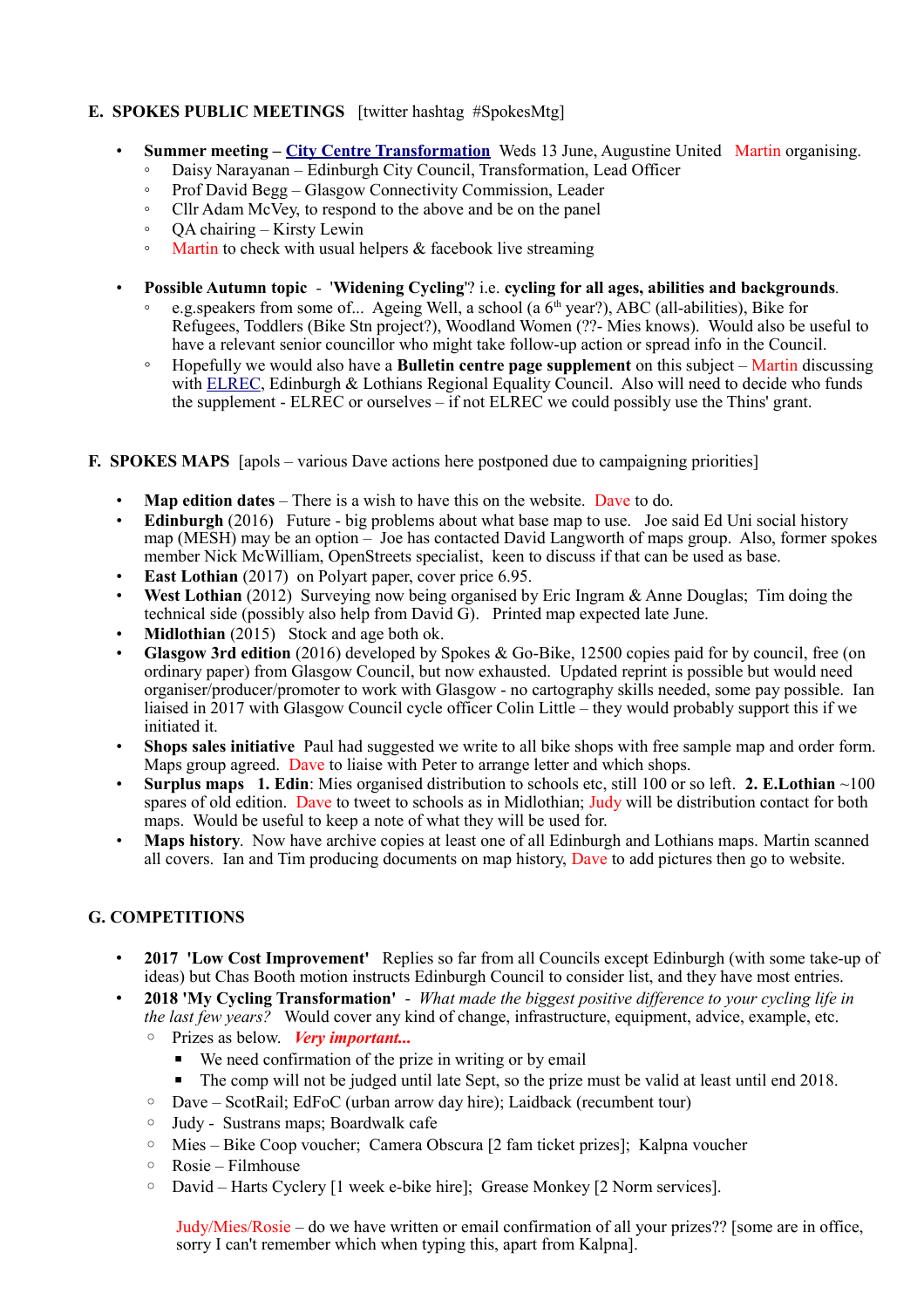## **H. TRAFFIC COUNTS**

- Count 1 May 2018 was disappointing data now [on website](http://www.spokes.org.uk/documents/papers-documents/spokes-traffic-counts/#s2) and the fall will be used in Bulletin lead article to emphasise need for city centre cycling improvements.
- Discussed a one-off Princes St/ George St count, to help in our comments on CCWEL and City Transformation. Dave to ask Barbara if interested in being involved re organising volunteers and working on the details with Pl Gp, c/o Martin.

## **J. SHOPS / SUPERMARKETS 3-STAGE PROJECT**

- **Project documents** all at spokes.org.uk: documents : spokes projects : supermarkets or click here [www.spokes.org.uk/documents/papers-documents/supermarkets-project.](http://www.spokes.org.uk/documents/papers-documents/supermarkets-project) Email address [shopsproject@spokes.org.uk](mailto:shopsproject@spokes.org.uk) goes to Michaela and Dave.
- **Leaflet** (A4 folded to A5) aimed to persuade shop managers *why* and *how* to provide good bike parking and access. Went to all members in mailout, so those interested could use it to speak to their local shops/ supermarket, on their own initiative.
- **Feedback so far.** Unfortunately very little feedback so far just on Lidl Craigmillar and Prestonpans. Reply from Lidl Scotland HQ, but rather skimpy. Discuss at next meeting.
- **Getting more feedback** Reminder in Spokesworker, sent to all members, but hasn't brought further feedback. Can also consider promoting via twitter & facebook.
- **Future options**
	- **If we get individual feedback**... (a) *coordinate/report on any feedback* may be useful for publicity and/or to use towards stage 3, if that goes ahead (b) *Support individuals* who are lobbying their own supermarket and would like to be accompanied on a second visit to an interested manager.
	- **Seek action at wider level**. e.g. *contact local regional managers* of supermarket chains aim to find at least one to undertake an exemplary project covering all their stores.
	- Or could be more ambitious if there seems scope e.g. apply for funding, as an innovative project, as we did with the tenements project – e.g. SEStran or Cycling Scotland or SCSP cash (via Ed Council). This could cover time for the coordinator, visits to store area managers, design & production of a more detailed brochure, possibly taking on consultants to do a more thorough survey/analysis of opportunities. Katherine has sent info on our previous grant-funded projects.

## **K. 40TH ANNIVERSARY – 2017** Twitter hashtag #Spokes40 Materials online [here.](http://www.spokes.org.uk/documents/odds-and-ends-may-be-exciting/spokes-history/)

- **Exhibition** Mies organising. Has been in Bike Coop, Bike Stn, Western General Hosp, Portobello Lib, Out of the Blue, EdUni Chaplaincy Centre, Central Library, Comm Pool. Still being used at events. Many very positive comments received. Still possibly McDonald Rd Lib – Martin; Fountainbridge Lib – Mies.
- **Council reception photo** Bryce has printed the 'school photo' of all those present, using long-life ink and paper, which we hope to frame and hang on office wall.
	- **Including list of names in the picture**. Dave circulated B/W photo and has now identified all but 2 people. Mies has supplied list of those who said would attend, Dave to check against known names.
	- Bryce advises best approach is to ask framer to cut 3 spaces in the frame backing one each for a title, the picture and the list of names. Dave has sent Judy the framers recommended by Leo for good job at reasonable cost. Possibly alternative is to list names in a separate frame.

## **L. MOTORIST AWARENESS CAMPAIGNS**

- **Bike Alert Video & leaflet** at [www.spokes.org.uk/videos.](http://www.spokes.org.uk/videos) Leaflet taken to driving schools etc, and supplied 15,000 to PC Dominic Doyle for the #OpClosePass Scotland rollout. Twitter suggests that #OpClosePass is running (in 'splurges') in quite a few areas of Scotland.
- **Young Driver events**. Martin has a good pool of helpers now for future events, and events have brought good interaction/ contacts with police, bus, tram staff. For 2018...
	- WL dropping the events, due to council cash cuts
	- ML to run events at 4 schools, as in 2017. Michaela and Robert Simpson will handle this.
	- Edinburgh will be events
	- EL Martin to check these.